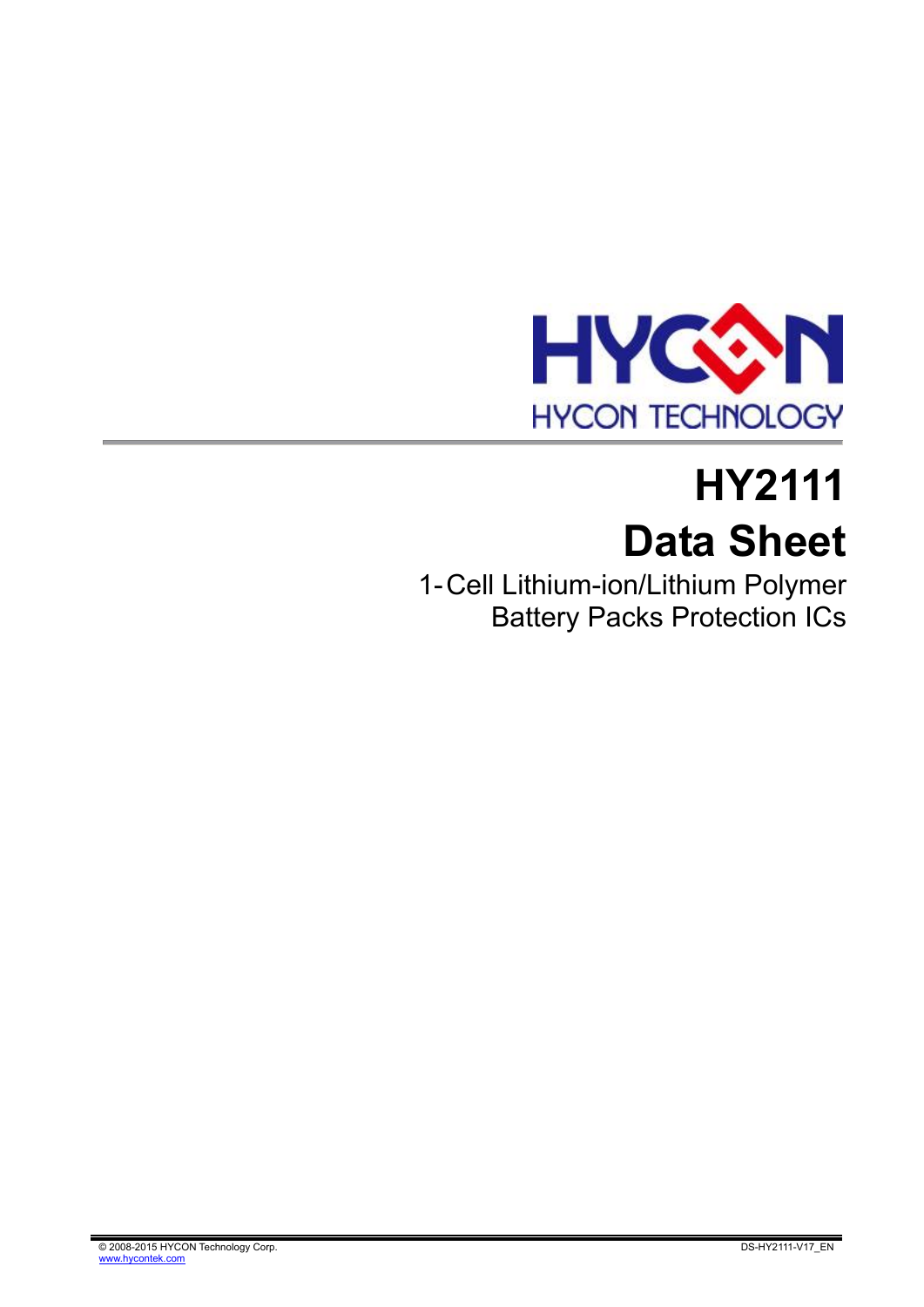

# **Table of Contents**

| $\mathbf 1$ .   |  |
|-----------------|--|
| 2.              |  |
| 3.              |  |
| 4.              |  |
| 5.              |  |
| 6.              |  |
| 7.              |  |
| 8.              |  |
| 9.              |  |
| 10.             |  |
|                 |  |
| 11.             |  |
| 11.1.           |  |
| 11.2.           |  |
| 11.3.           |  |
| 11.4.           |  |
| 11.5.           |  |
| 11.6.           |  |
| 11.7.           |  |
| 12.             |  |
| 13 <sub>1</sub> |  |
| 14.             |  |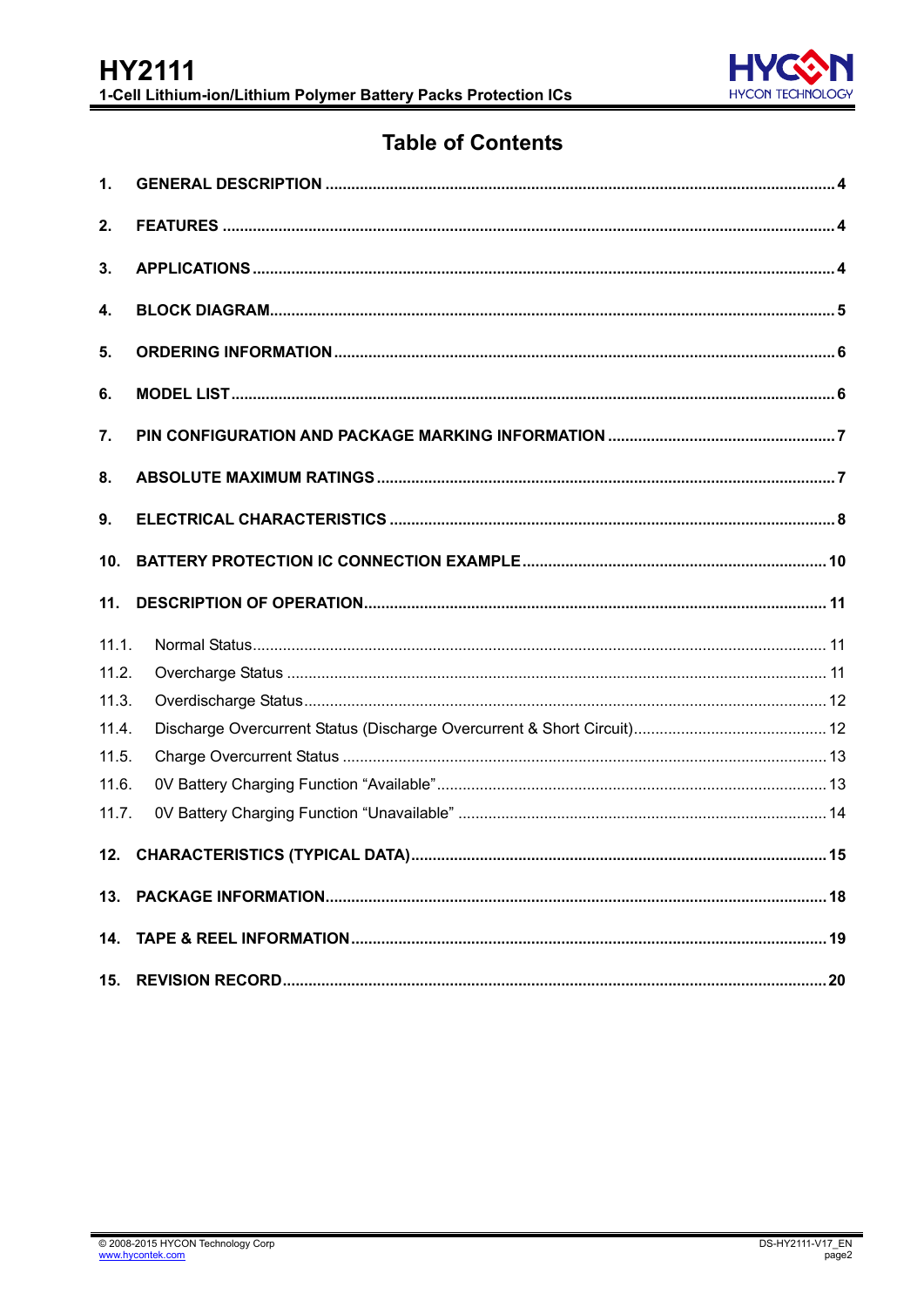

Attention:

- 1. HYCON Technology Corp. reserves the right to change the content of this datasheet without further notice. For most up-to-date information, please constantly visit our website: [http://www.hycontek.com](http://www.hycontek.com/) .
- 2. HYCON Technology Corp. is not responsible for problems caused by figures or application circuits narrated herein whose related industrial properties belong to third parties.
- 3. Specifications of any HYCON Technology Corp. products detailed or contained herein stipulate the performance, characteristics, and functions of the specified products in the independent state. We does not guarantee of the performance, characteristics, and functions of the specified products as placed in the customer's products or equipment. Constant and sufficient verification and evaluation is highly advised.
- 4. Please note the operating conditions of input voltage, output voltage and load current and ensure the IC internal power consumption does not exceed that of package tolerance. HYCON Technology Corp. assumes no responsibility for equipment failures that resulted from using products at values that exceed, even momentarily, rated values listed in products specifications of HYCON products specified herein.
- 5. Notwithstanding this product has built-in ESD protection circuit, please do not exert excessive static electricity to protection circuit.
- 6. Products specified or contained herein cannot be employed in applications which require extremely .high levels of reliability, such as device or equipment affecting the human body, health/medical equipments, security systems, or any apparatus installed in aircrafts and other vehicles.
- 7. Despite the fact that HYCON Technology Corp. endeavors to enhance product quality as well as reliability in every possible way, failure or malfunction of semiconductor products may happen. Hence, users are strongly recommended to comply with safety design including redundancy and fire-precaution equipments to prevent any accidents and fires that may follow.
- 8. Use of the information described herein for other purposes and/or reproduction or copying without the permission of HYCON Technology Corp. is strictly prohibited.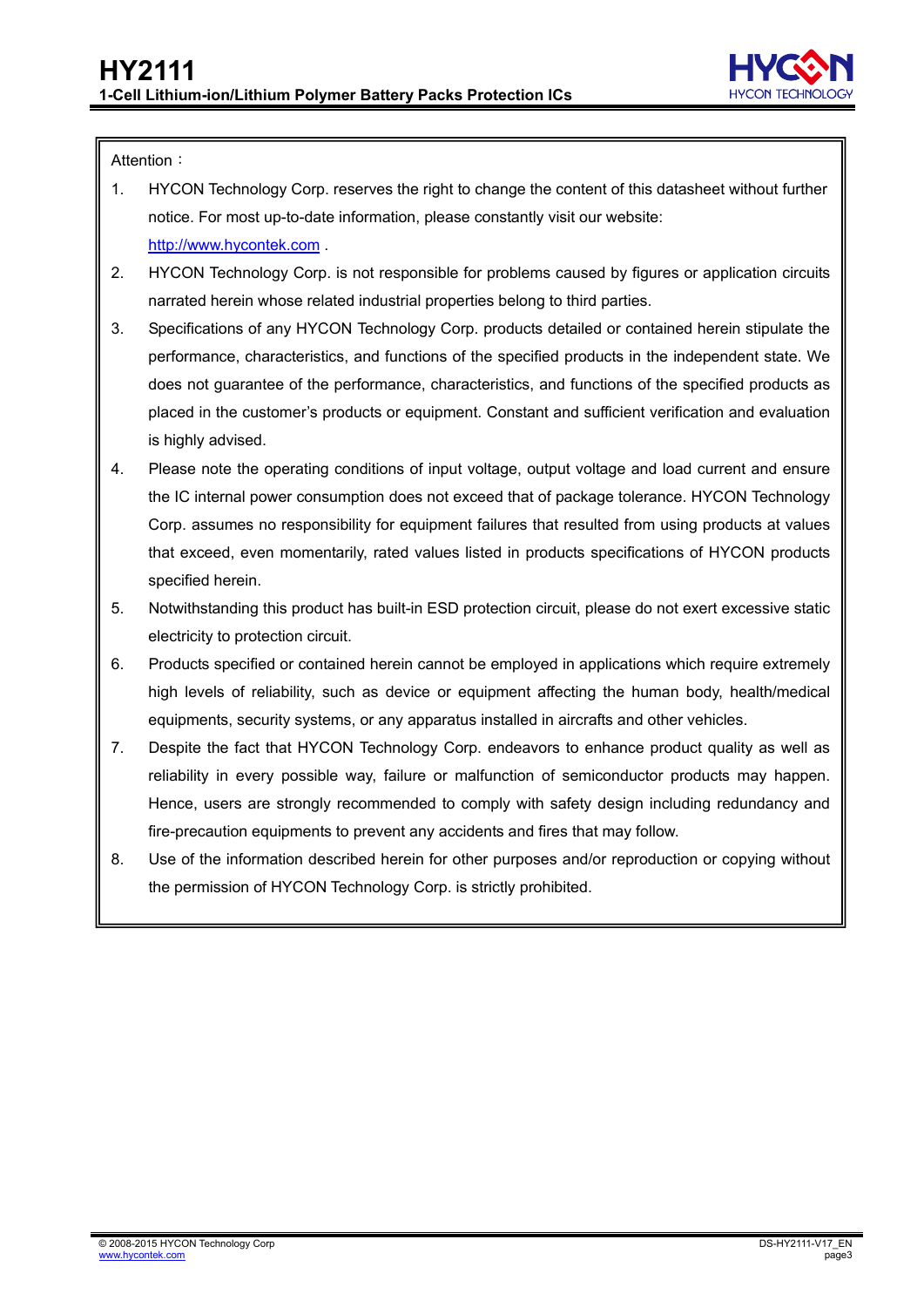

## <span id="page-3-0"></span>**1. General Description**

The series of **HY2111** ICs is best created for single-cell lithium-ion/lithium polymer rechargeable battery protection and it also comprises high-accuracy voltage detectors and delay circuits.

These ICs are suitable for protecting single-cell rechargeable lithium-ion/lithium polymer battery packs against the problems of overcharge, overdischarge and overcurrent.

# <span id="page-3-1"></span>**2. Features**

The features that whole series of HY2111 comprised are as follows:

(1) High-accuracy voltage detection circuit

| • Overcharge detection voltage            | 4.200 to 4.400V | Accuracy: ±25mV |
|-------------------------------------------|-----------------|-----------------|
| • Overcharge release voltage              | 3.900 to 4.400V | Accuracy: ±50mV |
| • Overdischarge detection voltage         | 2.30 to 3.00V   | Accuracy: ±80mV |
| • Overdischarge release voltage           | 2.30 to 3.40V   | Accuracy: ±80mV |
| • Discharge overcurrent detection voltage | (by option)     |                 |
| $\sim$                                    |                 |                 |

- Charge overcurrent detection voltage -100mV(fixed) Accuracy: ±40mV
- Short-circuiting detection voltage 0.85V(fixed) Accuracy: ±300mV

(2)Delay times are generated by an internal circuit (external capacitors are unnecessary).

- Overcharge delay time 100ms typ.
- Overdischarge delay time 25ms typ.
- Discharge overcurrent delay time 10ms typ.
- Charge overcurrent detection voltage 12ms typ.
- Short circuit delay time 500μs typ.
- (3) Power-down function "Yes" / "No" are selectable (See Model List).
- (4) Auto overdischarge recovery function "Yes" / "No" are selectable (See Model List).
- (5)Low current consumption (Products with Power-down Function)
	- Operation mode 3.0μA typ., 6.0μA max. (VDD=3.9V)
	- Ultra low power-down current at 0.1μA max. (VDD=2.0V)
- (6) High-withstanding-voltage device is used for charger connection pins
	- (CS pin and OC pin : Absolute maximum rating = 20 V)
- (7) 0V battery charge function "available" / "unavailable" are selectable (See Model List).
- (8) Wide operation temperature range −40°C to +85°C
- (9) Small package SOT-23-6
- (10) The HY2111 series are Halogen-free, green package

# <span id="page-3-2"></span>**3. Applications**

- 1-cell lithium-ion rechargeable battery packs
- 1-cell lithium polymer rechargeable battery packs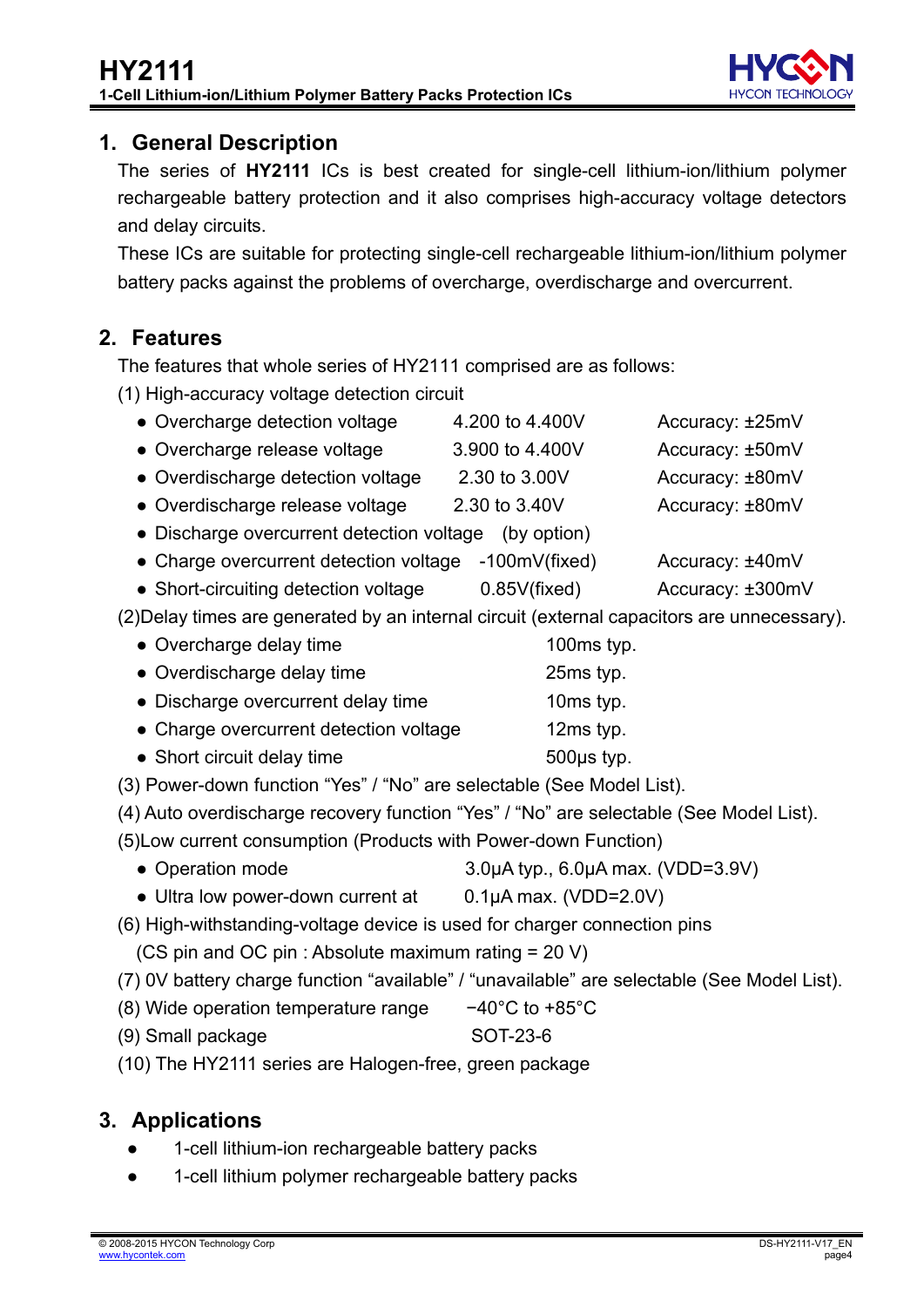

# **4. Block Diagram**

<span id="page-4-0"></span>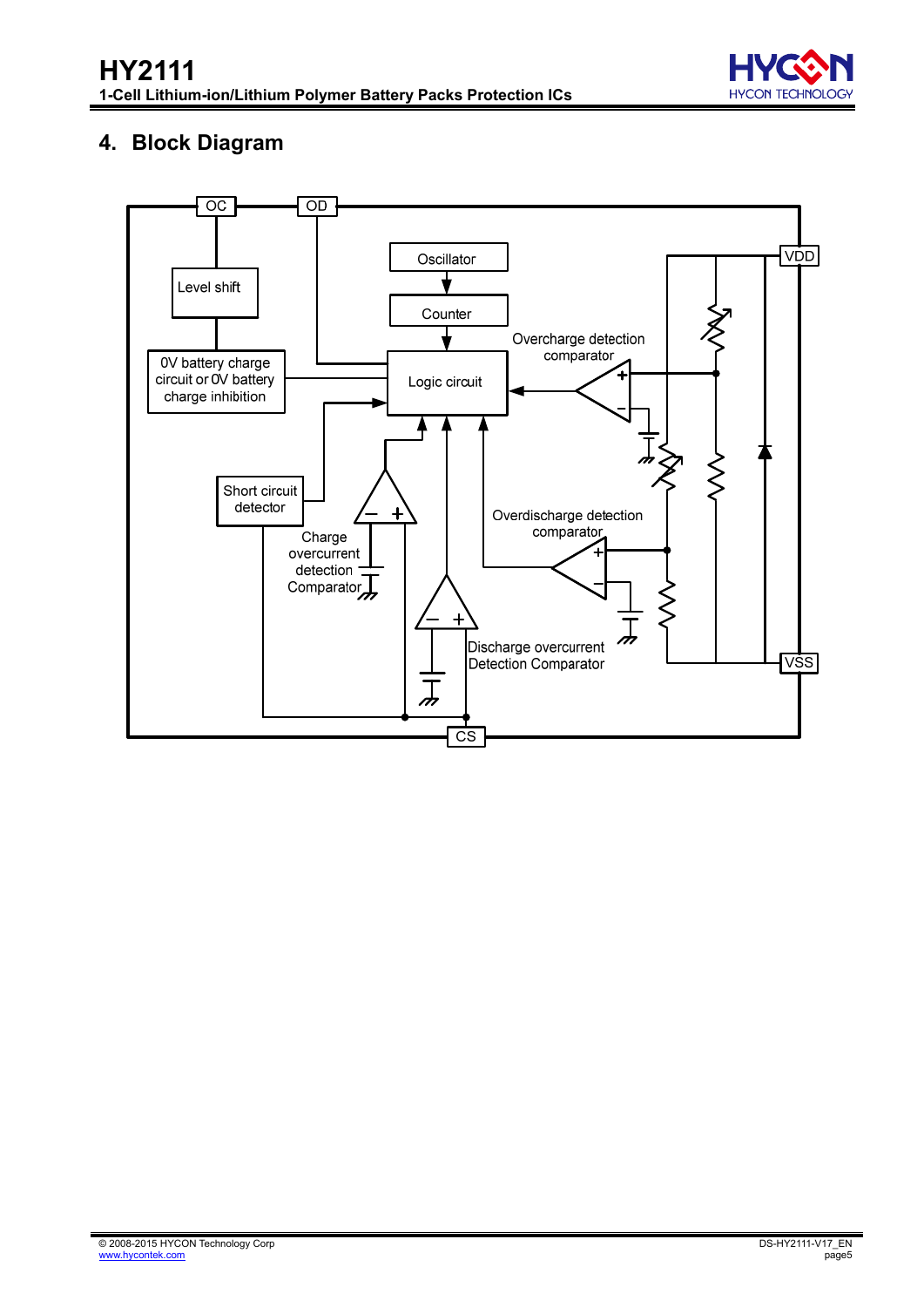

# <span id="page-5-0"></span>**5. Ordering Information**

Product name define



# <span id="page-5-1"></span>**6. Model List**

| <b>Model</b>     | Over<br>charge<br>detection<br>voltage | Over<br>charge<br>release<br>voltage | Over<br>discharge<br>detection<br>voltage | Over<br>discharge<br>release<br>voltage | Discharge<br>overcurrent<br>detection<br>voltage | Charge<br>overcurrent<br>detection<br>voltage | 0V<br>battery<br>charge<br>function | Other<br>function                             |
|------------------|----------------------------------------|--------------------------------------|-------------------------------------------|-----------------------------------------|--------------------------------------------------|-----------------------------------------------|-------------------------------------|-----------------------------------------------|
|                  | $V_{\text{CU}}$                        | $V_{CR}$                             | <b>V<sub>DL</sub></b>                     | <b>V<sub>DR</sub></b>                   | <b>V</b> <sub>DIP</sub>                          | $V_{CIP}$                                     | $V_{0CH}$                           |                                               |
| <b>HY2111-DB</b> | 4.28V                                  | 4.08V                                | 2.90V                                     | 3.00V                                   | 75±25mV                                          | $-100mV$                                      | available                           | Power-down<br>function                        |
| <b>HY2111-EB</b> | 4.28V                                  | 4.08V                                | 2.40V                                     | 2.50V                                   | 150±25mV                                         | $-100mV$                                      | available                           | Power-down<br>function                        |
| <b>HY2111-GB</b> | 4.28V                                  | 4.08V                                | 2.90V                                     | 3.00V                                   | 150±25mV                                         | $-100mV$                                      | available                           | Power-down<br>function                        |
| <b>HY2111-HB</b> | 4.28V                                  | 4.08V                                | 2.90V                                     | 3.00V                                   | 200±25mV                                         | $-100mV$                                      | available                           | Power-down<br>function                        |
| <b>HY2111-KB</b> | 4.28V                                  | 4.08V                                | 2.40V                                     | 2.50V                                   | 225±30mV                                         | $-100mV$                                      | available                           | Auto<br>overdischarge<br>recovery<br>function |
| <b>HY2111-NB</b> | 4.28V                                  | 4.08V                                | 2.90V                                     | 3.00V                                   | 150±25mV                                         | $-100mV$                                      | unavailable                         | Power-down<br>function                        |

**Remark:** Please contact our sales office for the products with detection voltage value other than those specified above.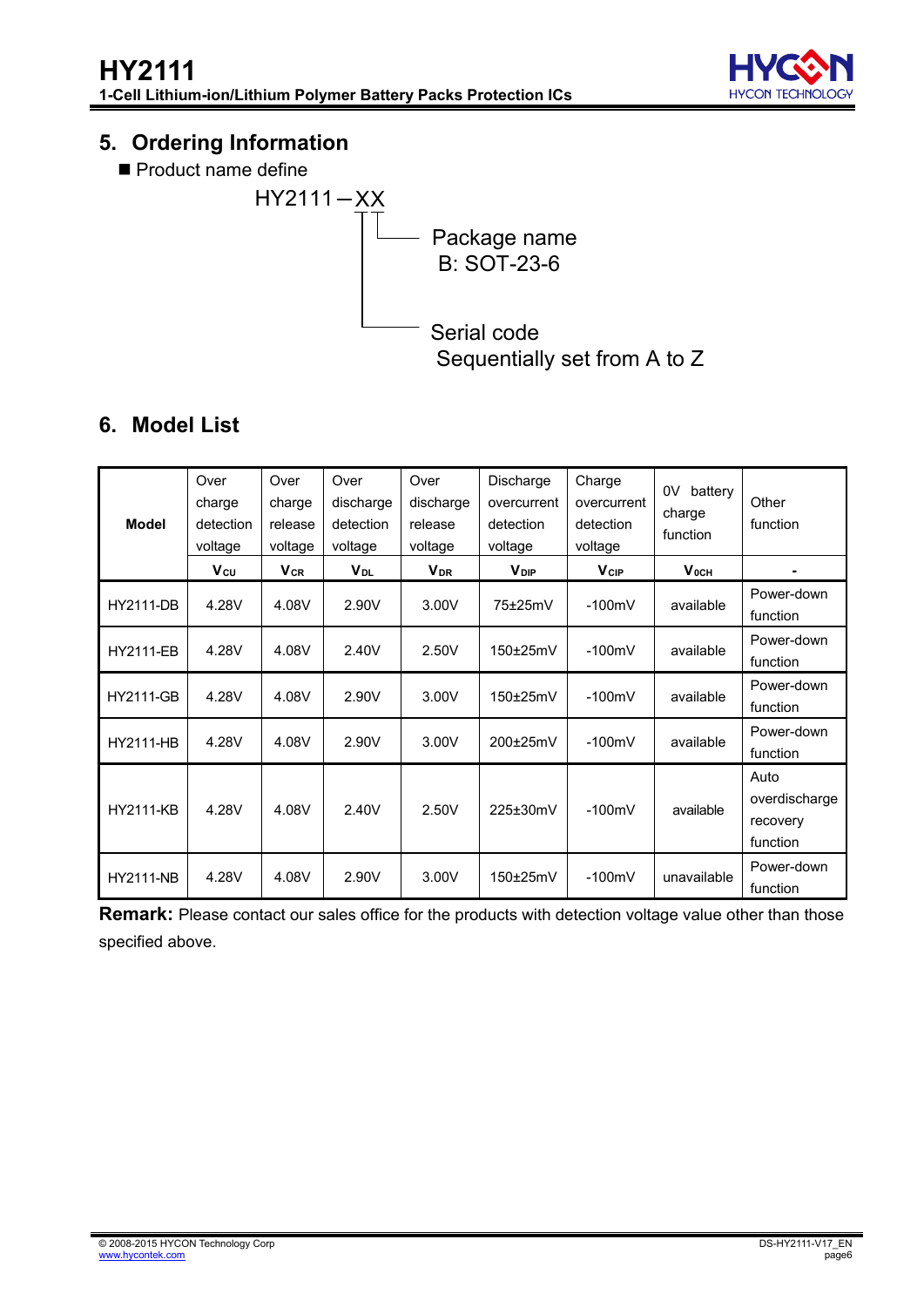

# <span id="page-6-0"></span>**7. Pin Configuration and Package Marking Information**

| Pin No. | Symbol    | <b>Description</b>                               |
|---------|-----------|--------------------------------------------------|
|         | <b>OD</b> | MOSFET gate connection pin for discharge control |
|         | <b>CS</b> | Input pin for current sense, charger detect pin  |
| 3       | ОC        | MOSFET gate connection pin for charge control    |
|         | <b>NC</b> | No connection.                                   |
| 5       | VDD       | Power supply pin                                 |
| 6       | VSS       | Ground pin                                       |



- 11 : Product Name
- XB : Serial code & Package name
- XXXX : Date code

# <span id="page-6-1"></span>**8. Absolute Maximum Ratings**

(VSS=0V, Ta=25**°**C unless otherwise specified)

| (VSS=0V, Ta=25°C unless otherwise specified) |                            |                       |             |  |  |
|----------------------------------------------|----------------------------|-----------------------|-------------|--|--|
| <b>Item</b>                                  | <b>Symbol</b>              | Rating                | Unit        |  |  |
| Input voltage between VDD and VSS pin        | $V_{DD}$                   | VSS-0.3 to VSS+10     | V           |  |  |
| OC output pin voltage                        | $V_{OC}$                   | $VDD-20$ to $VDD+0.3$ | v           |  |  |
| OD output pin voltage                        | $V_{OD}$                   | VSS-0.3 to $VDD+0.3$  | V           |  |  |
| CS input pin voltage                         | $V_{CS}$                   | $VDD-20$ to $VDD+0.3$ | V           |  |  |
| <b>Operating Temperature Range</b>           | $\mathsf{T}_{\mathsf{OP}}$ | $-40$ to $+85$        | $^{\circ}C$ |  |  |
| Storage Temperature Range                    | $T_{ST}$                   | $-40$ to $+125$       | $^{\circ}C$ |  |  |
| Power dissipation                            | $P_D$                      | 250                   | mW          |  |  |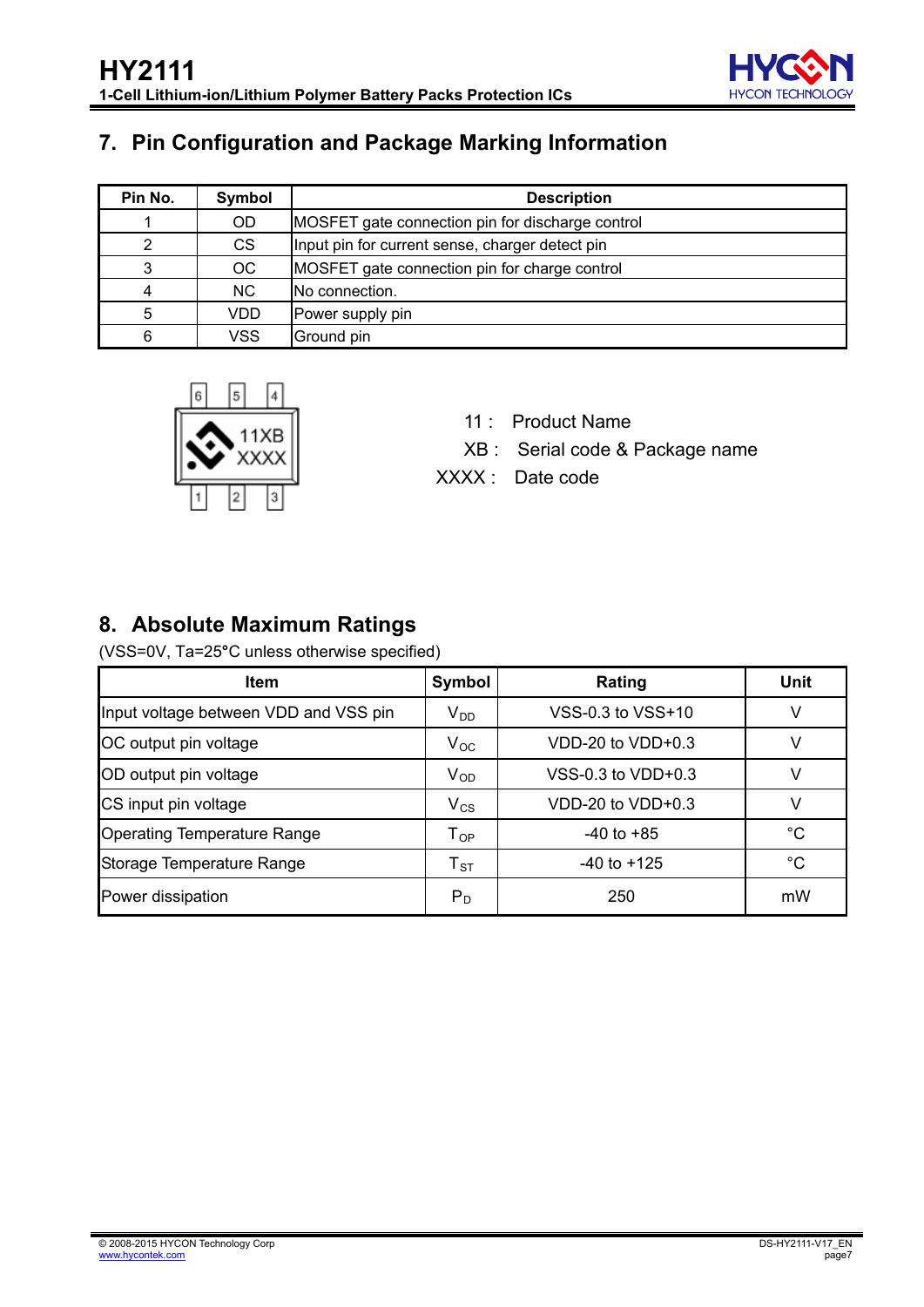

# <span id="page-7-0"></span>**9. Electrical Characteristics**

(VSS=0V, Ta=25°C unless otherwise specified)

| Item                                                        | <b>Symbol</b>          | <b>Condition</b>                                                       | Min.                        | Typ.             | Max.                     | Unit   |
|-------------------------------------------------------------|------------------------|------------------------------------------------------------------------|-----------------------------|------------------|--------------------------|--------|
|                                                             |                        | <b>SUPPLY POWER RANGE</b>                                              |                             |                  |                          |        |
| Operating<br>voltage<br>between VDD pin and<br>VSS pin      | V <sub>DSOP1</sub>     |                                                                        | 1.5                         |                  | 8                        | $\vee$ |
| voltage<br>Operating<br>between VDD pin and<br>CS pin       | V <sub>DSOP2</sub>     |                                                                        | 1.5                         |                  | 20                       | V      |
|                                                             |                        | <b>CURRENT CONSUMPTION (with Power-down Function)</b>                  |                             |                  |                          |        |
| <b>Supply Current</b>                                       | l <sub>DD</sub>        | $V_{DD} = 3.9V$                                                        |                             | 3.0              | 6.0                      | μA     |
| Power-Down Current                                          | <b>I</b> <sub>PD</sub> | $V_{DD} = 2.0V$                                                        |                             |                  | 0.1                      | μA     |
|                                                             |                        | <b>CURRENT CONSUMPTION (with Auto Overdischarge Recovery Function)</b> |                             |                  |                          |        |
| <b>Supply Current</b>                                       | l <sub>DD</sub>        | $VDD=3.9V$                                                             |                             | 3.0              | 6.0                      | μA     |
| Overdischarge Current<br>Consumption                        | $I_{OD}$               | $VDD=2.0V$                                                             |                             | 2.0              | 3.0                      | μA     |
|                                                             |                        | <b>DETECTION VOLTAGE</b>                                               |                             |                  |                          |        |
|                                                             |                        | 4.2V to 4.4V<br>adjustable                                             | $V_{CU}$<br>$-0.025$        | $V_{CU}$         | $V_{CU}$<br>$+0.025$     | V      |
| <b>Overcharge Detection</b><br>Voltage                      | $V_{CU}$               | 4.2V to 4.4V<br>adjustable<br>$-5^{\circ}$ C to +55 $\circ$ (Note)     | $V_{\text{CU}}$<br>$-0.035$ | $V_{CU}$         | $V_{CU}$<br>$+0.035$     | V      |
| Overcharge Release<br>Voltage                               | $V_{CR}$               | 3.9V to 4.4V<br>adjustable                                             | $V_{CR}$ -0.05              | $V_{CR}$         | $V_{CR}$ +0.05           | V      |
| Overdischarge<br>Detection<br>Voltage                       | $V_{DL}$               | 2.3Vto 3.0V<br>adjustable                                              | $V_{DL}$ -0.08              | $V_{DL}$         | $V_{DL}$ +0.08           | $\vee$ |
| Overdischarge<br>Release<br>Voltage                         | $V_{DR}$               | 2.3Vto 3.4V<br>adjustable                                              | $V_{DR}$ -0.08              | $V_{DR}$         | $V_{DR}$ +0.08           | $\vee$ |
| <b>Discharge Overcurrent</b><br><b>Detection Voltage</b>    | $V_{\text{DIP}}$       | $VDD=3.6V$ ,<br>50mV $<$ V <sub>DIP</sub> $<$ 225mV                    | $V_{\text{DIP}}-25$         | $V_{\text{DIP}}$ | $V_{\text{DIP}}$ +25     | mV     |
|                                                             |                        | $V_{DD} = 3.6 V, V_{DIP} \ge 225 mV$                                   | $V_{\text{DIP}}$ -30        | $V_{\text{DIP}}$ | $V_{\text{DIP}} + 30$    | mV     |
| <b>Short Circuit Detection</b><br>Voltage                   | $V_{\text{SIP}}$       | $V_{DD} = 3.0V$                                                        | 0.55                        | 0.85             | 1.15                     | V      |
| Charge overcurrent<br>detection voltage                     | $V_{\text{CIP}}$       |                                                                        | $-140$                      | $-100$           | $-60$                    | mV     |
|                                                             |                        | <b>DELAY TIME</b>                                                      |                             |                  |                          |        |
| Overcharge<br>Delay<br>Time                                 | $T_{OC}$               |                                                                        | 50                          | 100              | 150                      | ms     |
| Overdischarge<br>Delay<br>Time                              | $T_{OD}$               | $V_{DD} = 3.6V$ to 2.0V                                                | 10                          | 25               | 40                       | ms     |
| <b>Discharge Overcurrent</b><br>Delay Time                  | T <sub>DIP</sub>       | $VDD=3.6V$                                                             | 5                           | 10               | 15                       | ms     |
| <b>Charge Overcurrent</b><br>Delay Time                     | $T_{CIP}$              | $V_{DD} = 3.6 V, CS = -0.2 V$                                          | $\overline{7}$              | 12               | 17                       | ms     |
| Short<br>Circuit<br>Delay<br>Time                           | $T_{\,\mathrm{SIP}}$   | $VDD=3.0V$                                                             |                             | 500              | 700                      | μs     |
| <b>CONTROL OUTPUT VOLTAGE(OD&amp;OC)</b>                    |                        |                                                                        |                             |                  |                          |        |
| $H^{\prime\prime}$<br>Output<br>Pin<br>OD<br>Voltage        | $V_{DH}$               |                                                                        | $VDD-0.1$                   | <b>VDD-0.02</b>  | $\overline{a}$           | V      |
| $\overline{\mathbb{L}^n}$<br>Output<br>OD<br>Pin<br>Voltage | $V_{DL}$               |                                                                        | $\overline{\phantom{a}}$    | 0.1              | 0.5                      | V      |
| " $H$ "<br>Output<br>Pin<br>OC .<br>Voltage                 | $V_{CH}$               |                                                                        | $VDD-0.1$                   | <b>VDD-0.02</b>  | $\overline{\phantom{a}}$ | V      |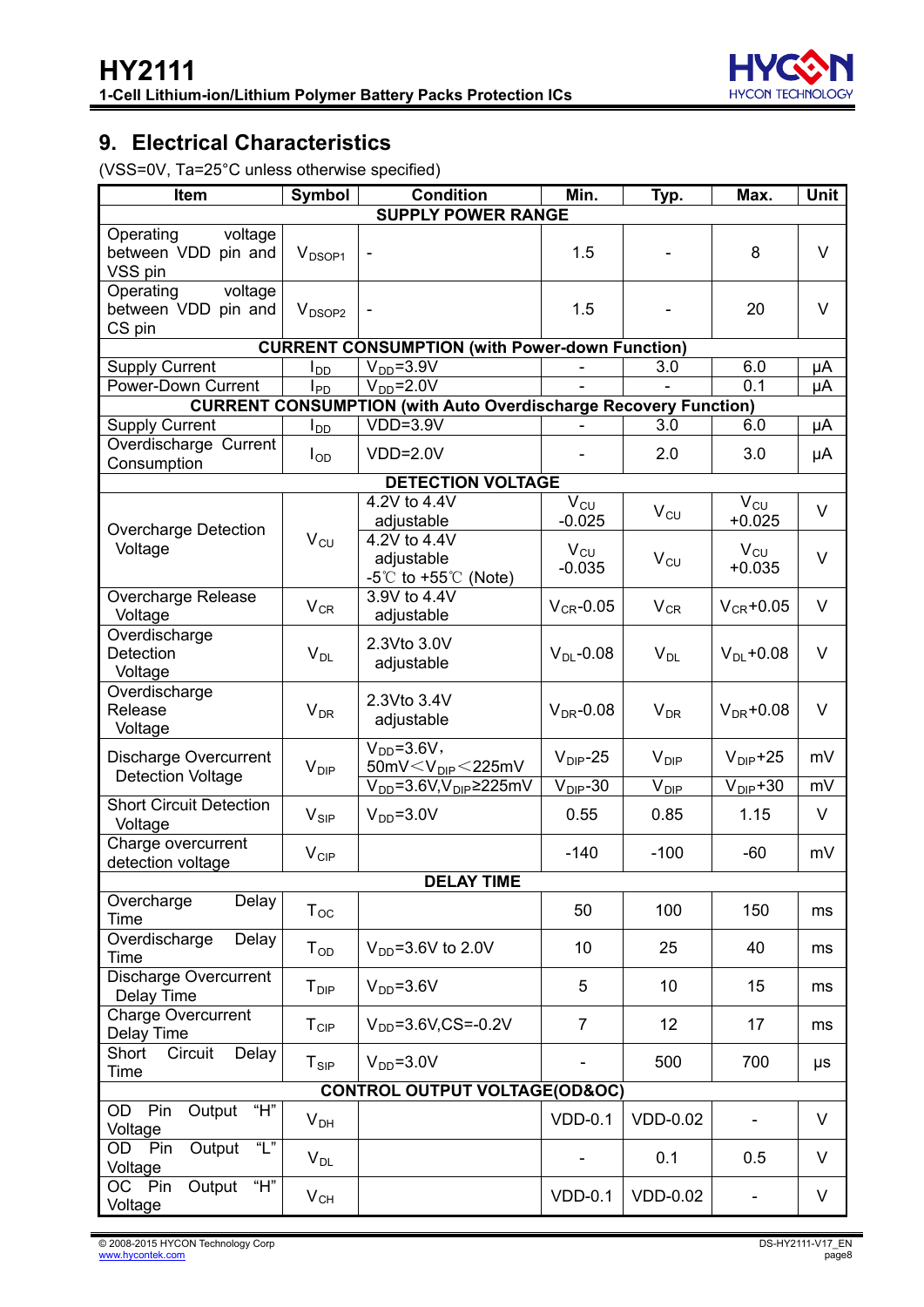

| "L"<br>OC<br>Pin<br>Output<br>Voltage                           | $\mathsf{V}_{\mathsf{CL}}$ |                                                     |     | 0.1                      | 0.5 |  |
|-----------------------------------------------------------------|----------------------------|-----------------------------------------------------|-----|--------------------------|-----|--|
| <b>BATTERY CHARGE FUNCTION</b><br>0V                            |                            |                                                     |     |                          |     |  |
| 0 <sup>V</sup><br>battery<br>charge<br>starting charger voltage | $V_{OCH}$                  | battery<br>0V<br>charging<br>function "available"   | 1.2 | -                        |     |  |
| 0V<br>battery<br>charge<br>inhibition<br>charger<br>voltage     | V <sub>OIN</sub>           | 0V<br>battery<br>charging<br>function "unavailable" |     | $\overline{\phantom{a}}$ | 0.5 |  |

**NOTE:** Since products are not screened at high and low temperature, the specification for this

temperature range is guaranteed by design, not tested in production.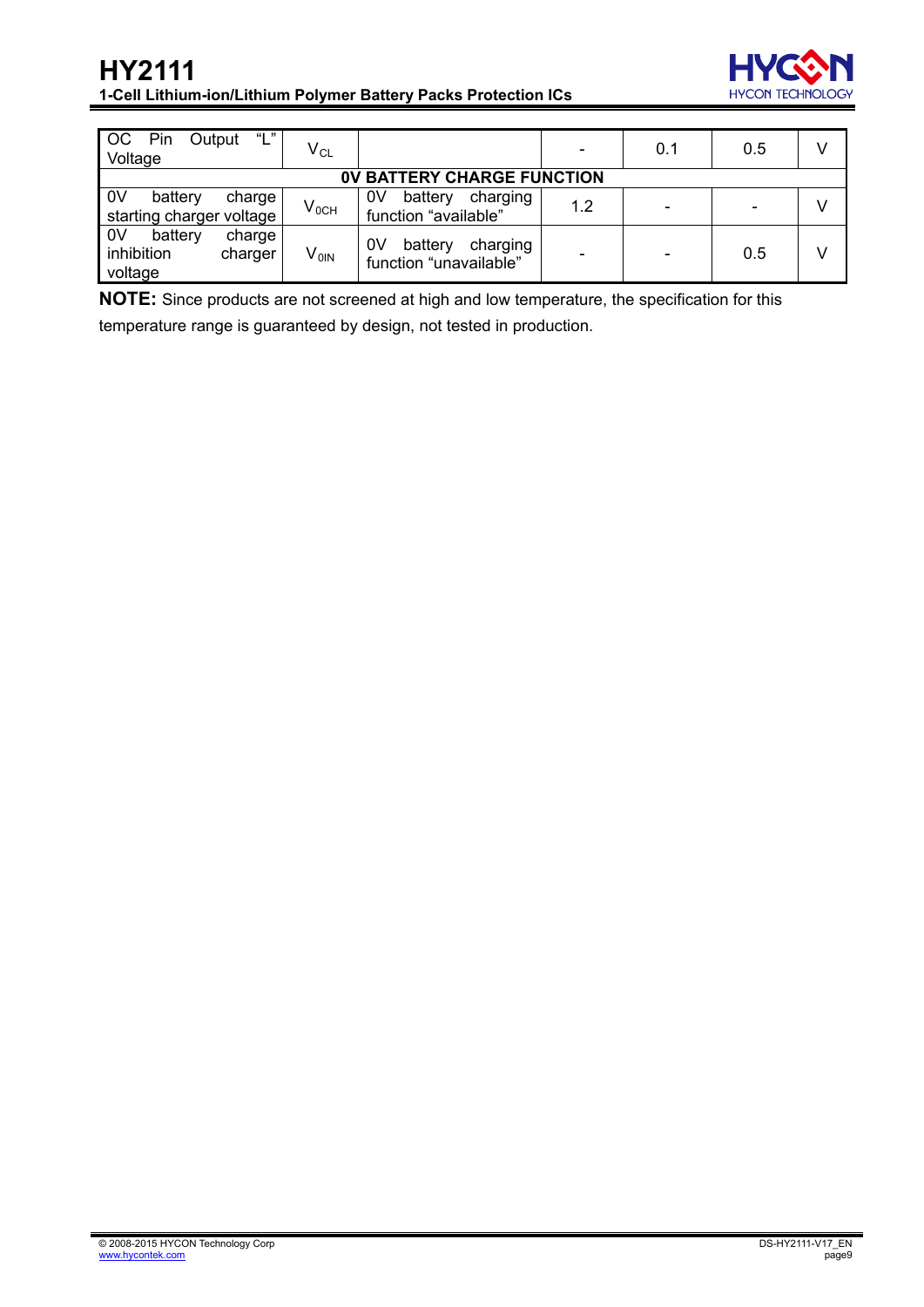

# <span id="page-9-0"></span>**10. Battery Protection IC Connection Example**



| Symbol         | <b>Device Name</b> | <b>Purpose</b>                                                | Min.        | Typ.         | Max.        | Remark |
|----------------|--------------------|---------------------------------------------------------------|-------------|--------------|-------------|--------|
| R1             | Resistor           | limit current, stabilize VDD and<br>strengthen ESD protection | $100\Omega$ | 100 $\Omega$ | $200\Omega$ | $*1$   |
| R <sub>2</sub> | Resistor           | limit current                                                 | 1k $\Omega$ | $2k\Omega$   | $2k\Omega$  | *2     |
| C <sub>1</sub> | Capacitor          | stabilize VDD                                                 | $0.01\mu F$ | $0.1\mu F$   | $1.0 \mu F$ | *3     |
| M <sub>1</sub> | N-MOSFET           | Discharge control                                             |             |              |             | *4     |
| M <sub>2</sub> | N-MOSFET           | Charge control                                                |             |              |             | *5     |

- **\***1. R1 should be as small as possible to avoid lowering the overcharge detection accuracy due to current consumption. When a charger is connected in reversed, the current flows from the charger to the IC. At this time, if R1 is connected to high resistance, the voltage between VDD pin and VSS pin may exceed the absolute maximum rating.
- \*2. If R2 has a resistance higher than 2kΩ, the charging current may not be cut when a high-voltage charger is connected. Please select as large a resistance as possible to prevent current when a charger is connected in reversed.
- \*3. C1 will stabilize the supply voltage of VDD, the value of C1 should be equal to or more than 0.01μF.
- \*4. If a FET with a threshold voltage equal to or higher than the overdischarge detection voltage is applied, discharging may be stopped before overdischarge is detected.
- \*5. If the withstanding voltage between the gate and source is lower than the charger voltage, the FET may be destroyed.

### **Caution**:

- 1. The above constants may be changed without notice, please download the most up-to-date datasheet on our website. [http://www.hycontek.com](http://www.hycontek.com/)
- 2. It is advised to perform thorough evaluation and test if peripheral devices need to be adjusted.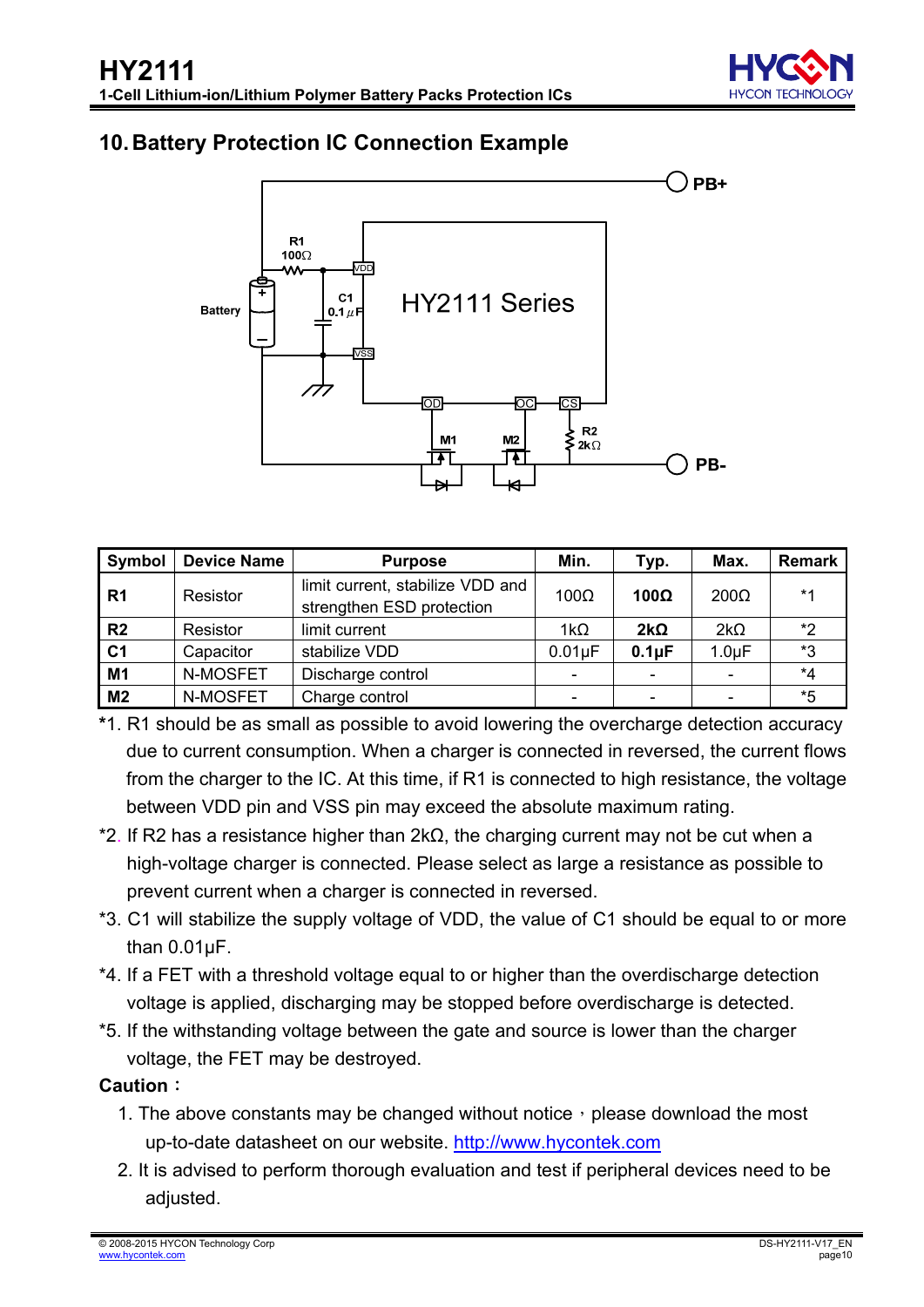

# <span id="page-10-0"></span>**11. Description of Operation**

### <span id="page-10-1"></span>**11.1. Normal Status**

This IC monitors the voltage of the battery connected between the VDD pin and VSS pin and the voltage difference between the CS pin and VSS pin to control charging and discharging.

When the battery voltage is in the range from overdischarge detection voltage  $(V_{\text{DL}})$  to overcharge detection voltage  $(V<sub>CU</sub>)$ , and the CS pin voltage is in the range from the charge overcurrent detection voltage  $(V_{\text{CIP}})$  to discharge overcurrent detection voltage  $(V_{\text{DIP}})$ , the IC turns both the charging and discharging control MOSFET on. This condition is called the normal status. Under this condition, charging and discharging can both be carried out freely.

**Notice**:

**Discharging may not be enacted when the battery is first time connected. To regain normal status, CS pin and VSS pin must be shorted or the charger must be connected.** 

### <span id="page-10-2"></span>**11.2. Overcharge Status**

Under the normal status, as soon as the battery voltage becomes higher than the overcharge detection voltage ( $V_{\text{CU}}$ ) during charging and the detection continues longer than the overcharge detection delay time  $(T<sub>OC</sub>)$ , the HY2111 series will turn the charging control MOSFET off (OC pin) to stop charging .This condition is called the overcharge status.

The overcharge status can be released by the following two cases:

Condition: disconnect charger

(1)The voltage of the battery cell is equal to or lowers than the overcharge release voltage  $(V_{CR})$  due to self-discharge.

overcharge status will be released and back to normal status. (2) When the load is connected, the discharge current will pass through parasitical diode of charging control MOSFET. At this time, CS pin will detect "Diode forward voltage drop (Vf)". When CS pin voltage rises higher than discharge overcurrent detection voltage ( $V_{\text{DIP}}$ ) and battery voltage lowers than overcharge detection voltage ( $V_{\text{CU}}$ ), the

## **Caution**:

When a charger is connected after overcharge detection, the overcharge status is not released even if the battery voltage is below overcharge release voltage  $(V_{CR})$ . The overcharge status is released when the CS pin voltage goes over the charge overcurrent detection voltage ( $V_{\text{ClP}}$ ) by removing the charger.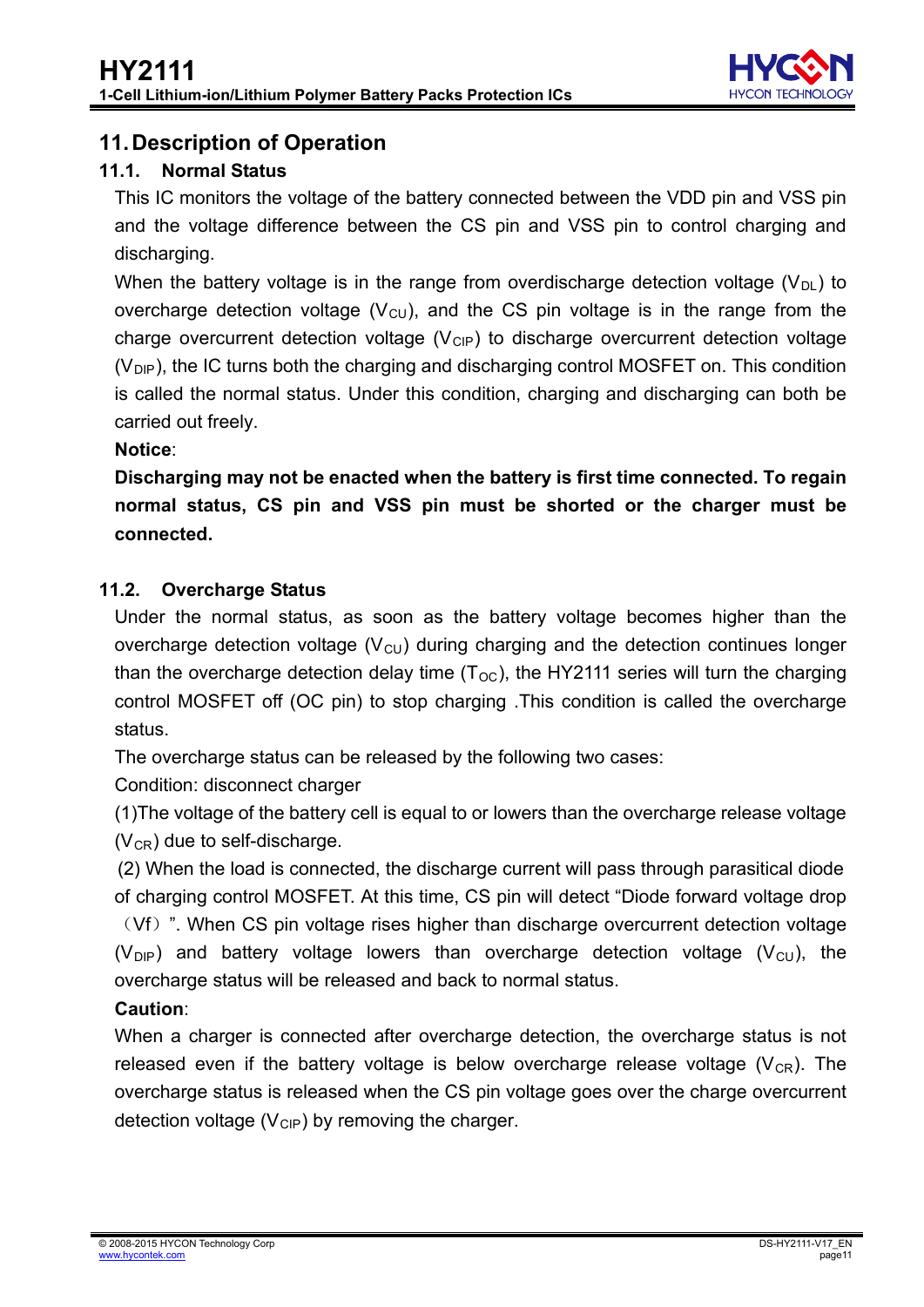

### <span id="page-11-0"></span>**11.3. Overdischarge Status**

### **11.3.1. Products with Power-down Function**

When the battery voltage falls below than the overdischarge detection voltage  $(V_{\text{DL}})$ during discharging in the normal status and the detection continues longer than the overdischarge detection delay time  $(T<sub>OD</sub>)$ , the HY2111 series will turn the discharging control MOSFET off (OD pin) so as to stop discharging. This condition is called the overdischarge status.

When the MOSFET is off, CS pin voltage is pulled up by the resistor to VDD in the IC, at this time, the power consumption is reduced to the lowest. This condition is called the "SLEEP MODE".

The overdischarge status will be released by two cases:

- (1) When CS pin voltage is equal to or lower than the charge overcurrent detection voltage ( $V_{\text{CIP}}$ ) by charging and the VDD pin voltage is higher than the overdischarge detection voltage  $(V_{\text{DI}})$ .
- (2) When CS pin voltage is equal to or higher than the charge overcurrent detection voltage  $(V_{\text{CIP}})$  by charging and the VDD pin voltage is higher than the overdischarge release voltage  $(V_{DR})$ .

# **11.3.2. Products with Auto Overdischarge Recovery Function**  .

When the battery voltage falls below than the overdischarge detection voltage  $(V_{\text{DL}})$ during discharging in the normal status and the detection continues longer than the overdischarge detection delay time  $(T<sub>OD</sub>)$ , the HY2111 series will turn the discharging control MOSFET off (OD pin) so as to stop discharging. This condition is called the overdischarge status.

The overdischarge status will be released by three cases:

- (1) When CS pin voltage is equal to or lower than the charge overcurrent detection voltage ( $V_{\text{CIP}}$ ) by charging and the VDD pin voltage is higher than the overdischarge detection voltage  $(V_{\text{DI}})$ .
- (2) When CS pin voltage is equal to or higher than the charge overcurrent detection voltage ( $V_{\text{CIP}}$ ) by charging and the VDD pin voltage is higher than the overdischarge release voltage  $(V_{DR})$ .
- (3) Without connecting a charger, if the VDD pin voltage is higher than overdischarge release voltage  $(V_{DR})$ , the overdischarge status will be released, namely Auto Overdischarge Recovery Function .

### <span id="page-11-1"></span>**11.4. Discharge Overcurrent Status (Discharge Overcurrent & Short Circuit)**

Under normal condition, the HY2111 continuously monitors the discharge current by sensing the voltage of CS pin. If the voltage of CS pin exceeds the overcurrent detection voltage (V<sub>DIP</sub>) and the condition lasts beyond the overcurrent delay time (T<sub>DIP</sub>),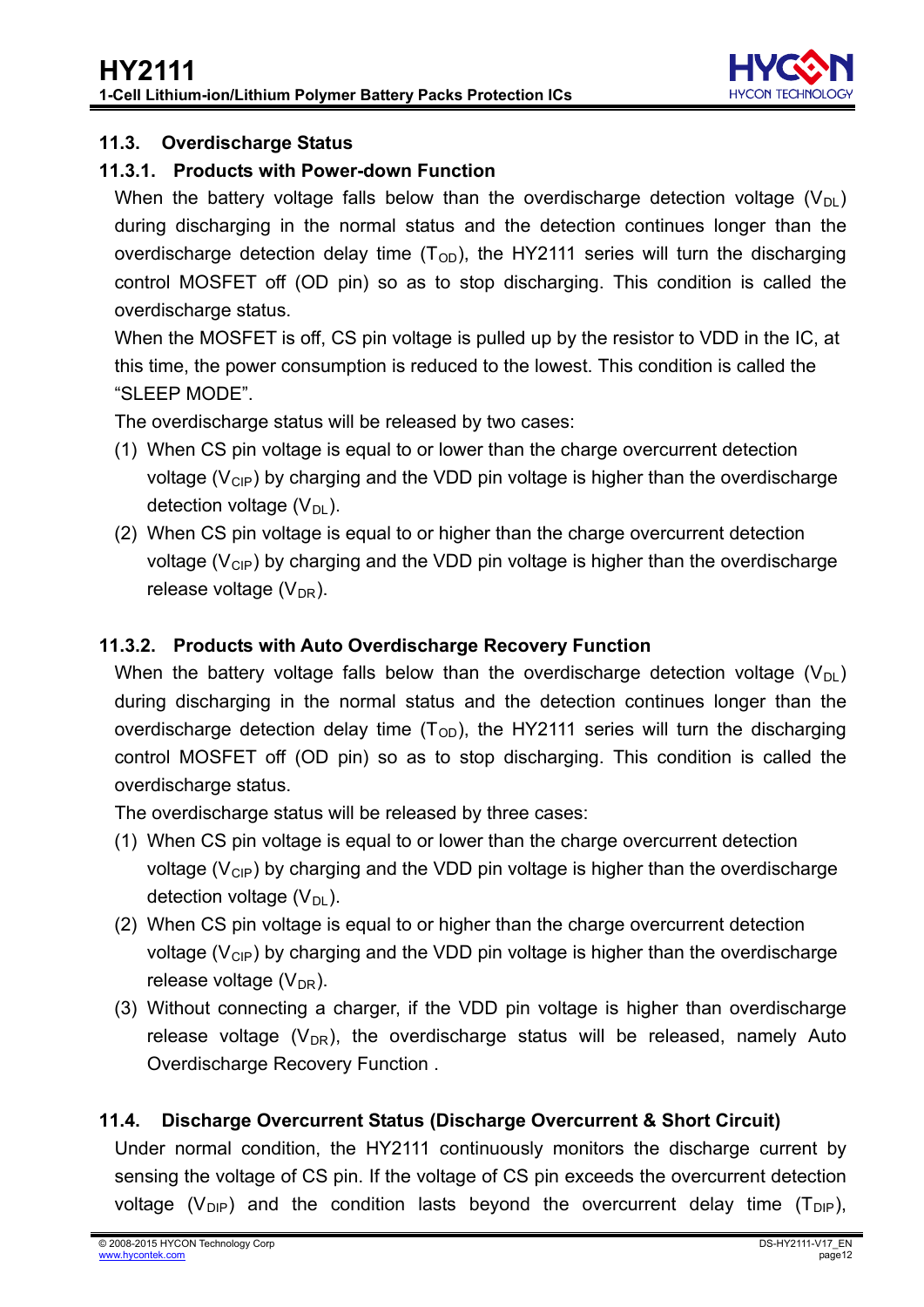discharging will be suspended by turning off the discharge control MOSFET (OD pin). This condition is called the discharge overcurrent status.

circuit status. If the voltage of CS pin exceeds the short circuit detection voltage  $(V_{\text{SIP}})$  and the condition lasts beyond the short circuit delay time  $(T_{\text{SIP}})$ , discharging will be suspended by turning off the discharge control MOSFET (OD pin). This condition is called the short

When the impedance between PB+ and PB- is higher than discharge overcurrent and short circuit release impedance, the discharge overcurrent status and short circuit status will be released and back to normal operation status. In addition, if the impedance between PB+ and PB- is less than discharge overcurrent and short circuit release impedance, CS pin voltage will descend below than overcurrent detection voltage ( $V_{\text{DIP}}$ ) after the charger is being connected, discharge overcurrent status and short circuit status will be released and back to normal operation status.

Equation of discharge overcurrent/short circuit release impedance:  $[(150mV/V_{DP})*450kΩ]$  (typ.)

### **Caution:**

(1) Discharge overcurrent/short circuit release impedance is related to battery voltage VDD and overcurrent detection voltage  $(V_{\text{DIP}})$ .

(2) If the charger is connected incautiously in reversed, the current direction is the same as discharge current in the circuit. If CS pin voltage goes higher than overcurrent .detection voltage  $(V_{\text{DIP}})$ , it will enter into discharge overcurrent protection status to block out in-circuit current.

### <span id="page-12-0"></span>**11.5. Charge Overcurrent Status**

When a battery is in the normal status, the voltage of the CS pin is lower than the charge overcurrent detection voltage ( $V_{\text{CIP}}$ ). When the charge current is higher than the specified value and the status lasts beyond the charge overcurrent detection delay time  $(T_{\text{CIP}})$ , the charge control MOSFET will be turned off and charging is stopped. This status is called the charge overcurrent status.

This IC will be restored to the normal status from the charge overcurrent status when the voltage at the CS pin returns to charge overcurrent detection voltage  $(V_{\text{CIP}})$  or higher by removing the charger.

## <span id="page-12-1"></span>**11.6. 0V Battery Charging Function "Available"**

This function is used to recharge a connected battery which voltage is 0V due to self-discharge. When the 0V battery charge starting charger voltage  $(V_{0CH})$  or a higher voltage is applied between the battery+ (PB+) and battery- (PB-) pins by connecting a charger, the charging control MOSFET gate is fixed to the VDD pin voltage.

When the voltage between the gate and the source of the charging control MOSFET becomes equal to or higher than the turn on voltage due to the charger voltage, the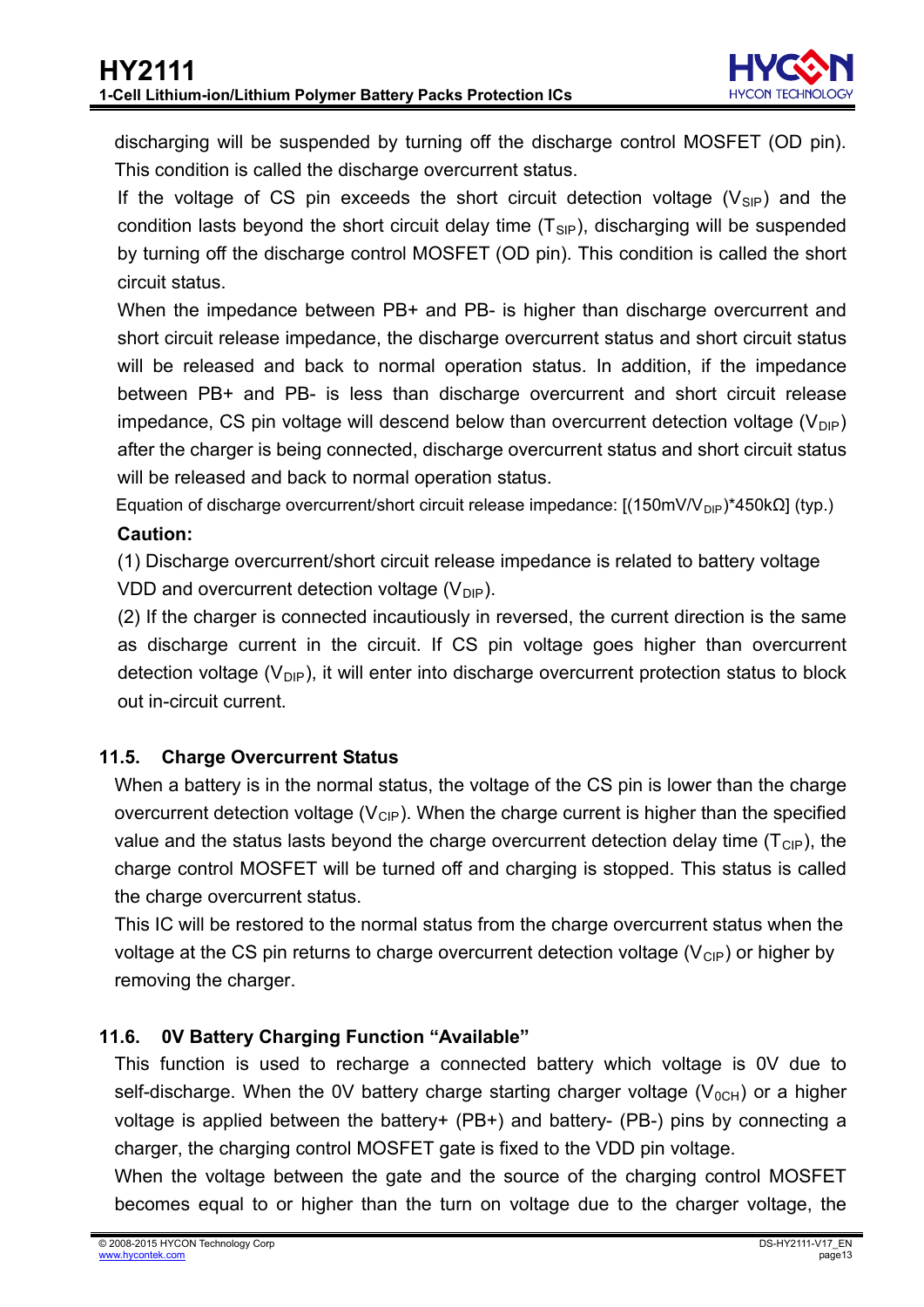

charging control MOSFET is turned on to initiate charging. At this time, the discharging control MOSFET is off and the charging current flows through the internal parasitic diode in the discharging control MOSFET. When the battery voltage becomes equal to or higher than overdischarge detection voltage  $(V_{DL})$ , the HY2111 series will enter into the normal status.

### **Caution**

(1)Some battery providers do not recommend charging for a completely self-discharged battery. Please ask the battery provider to determine whether to enable or prohibit the 0V battery charging function.

(2)The 0V battery charge function has higher priority than the charge overcurrent detection function. Consequently, a product in which use of the 0V battery charging function is enabled to forcibly charge a battery and the charge current cannot be detected when the battery voltage is lower than overdischarge detection voltage  $(V_{DL})$ .

### <span id="page-13-0"></span>**11.7. 0V Battery Charging Function "Unavailable"**

When a battery that is internally short-circuited (0V battery) is connected, the unavailable 0V charging function will prohibit recharging. When the battery voltage equals to the 0V battery charge inhibition battery voltage  $(V_{0IN})$  or lower, the charging control MOSFET gate is fixed to the PB- pin voltage to prohibit charging. When the battery voltage equals .to the 0V battery charge inhibition battery voltage( $V_{01N}$ ) or higher, charging can be implemented.

### **Caution**

(1)Some battery providers do not recommend charging for a completely self-discharged battery. Please ask the battery provider to determine whether to enable or prohibit the 0V battery charging function.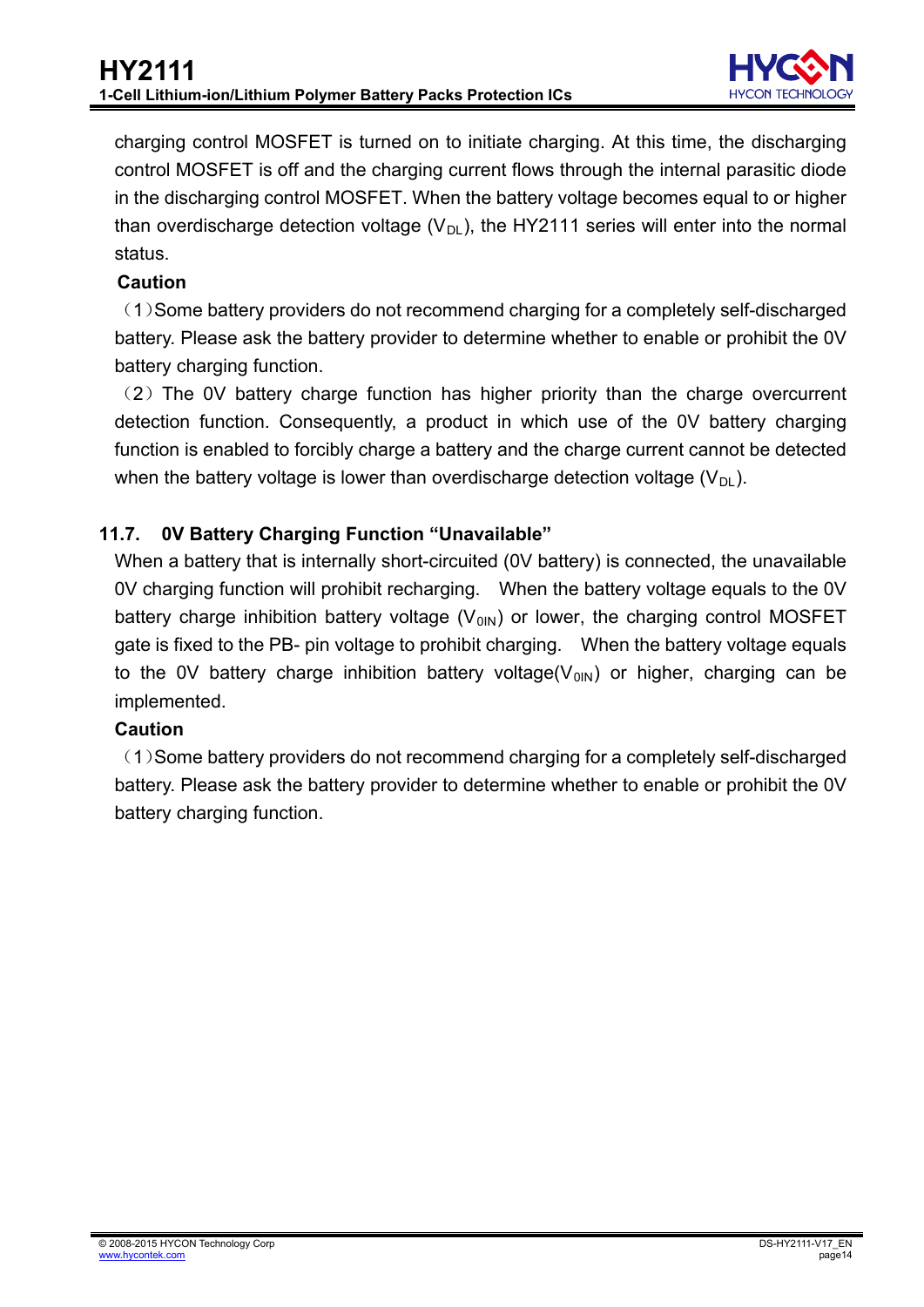

### <span id="page-14-0"></span>**12. Characteristics (Typical Data)**

**1. Overcharge Detection / Release Voltage, Overdischarge Detection / Release Voltage, Discharge Overcurrent Detection Voltage , Short Circuit Detection Voltage ,Charge Overcurrent Detection Voltage, and Delay Time** 

(1)  $V_{\text{CU}}$  vs. Ta (2) $V_{\text{CR}}$  vs. Ta



 $(3)V_{DL}$  vs. Ta  $(4)V_{DR}$  vs. Ta









 $(5)T_{OC}$  vs. Ta (6)T<sub>OD</sub> vs. Ta



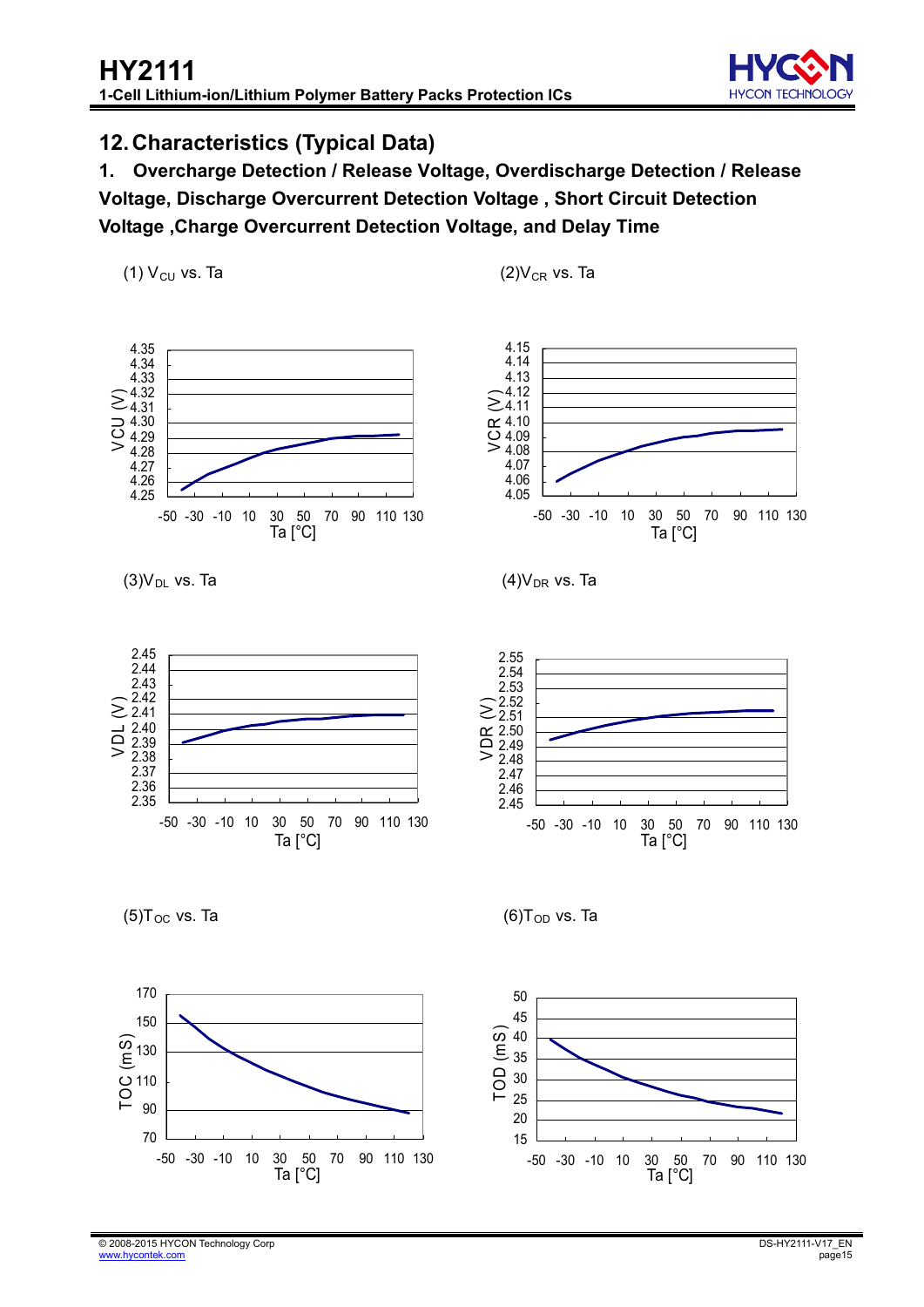

 $(7)V_{\text{DIP}}$  vs. Ta (8)T<sub>DIP</sub> vs. Ta



5.0 7.0 9.0 11.0 13.0 15.0 -50 -30 -10 10 30 50 70 90 110 130 30 50<br>Ta [°C] TDIP (mS)



 $(9)V_{SIP}$  vs. Ta (10)T<sub>SIP</sub> vs. Ta



 $(11)V_{\text{CIP}}$  vs. Ta (12)T<sub>CIP</sub> vs. Ta



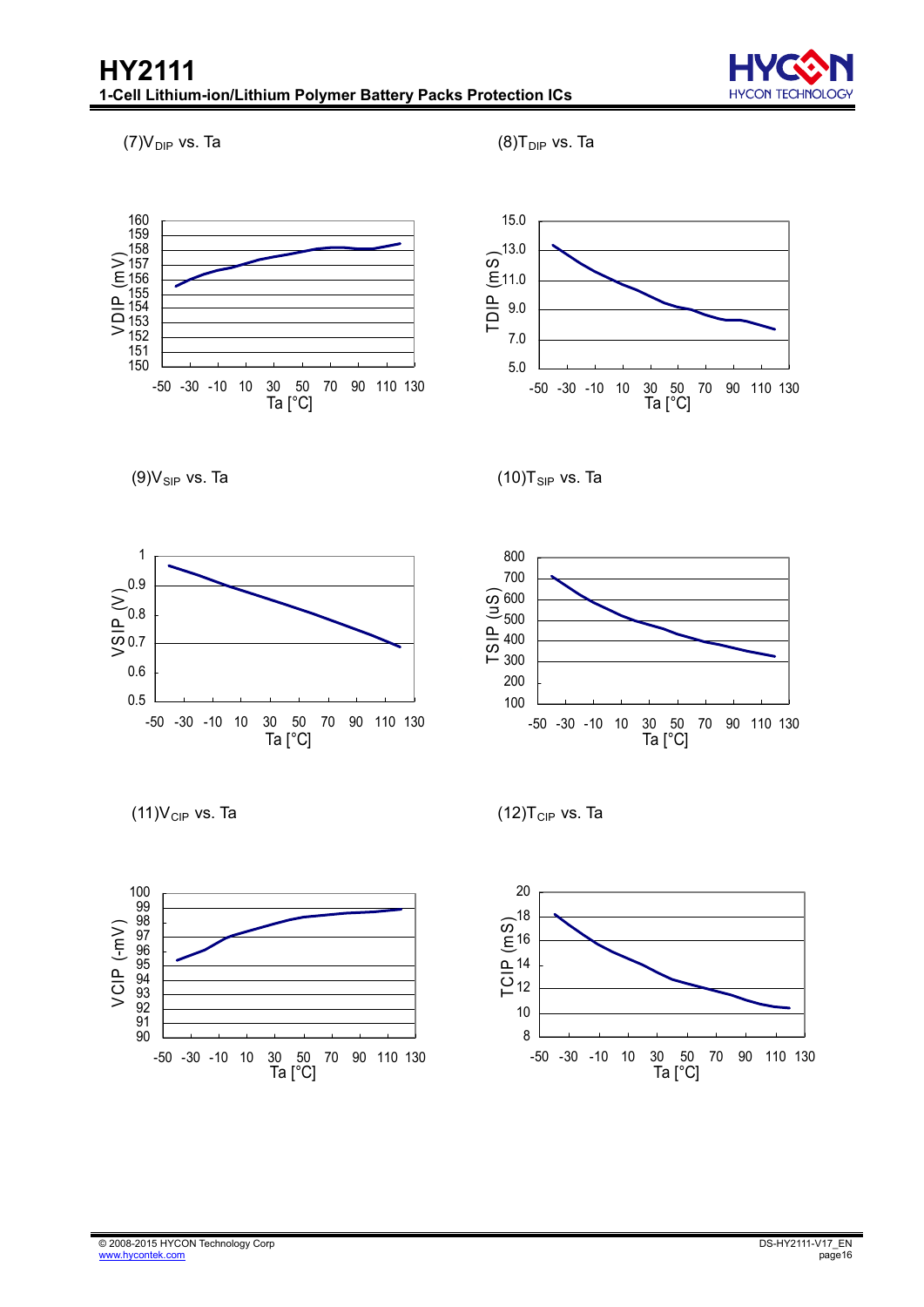

### **2. Current Consumption**

 $(13)I_{DD}$  vs. Ta (14) $I_{PD}$  vs. Ta



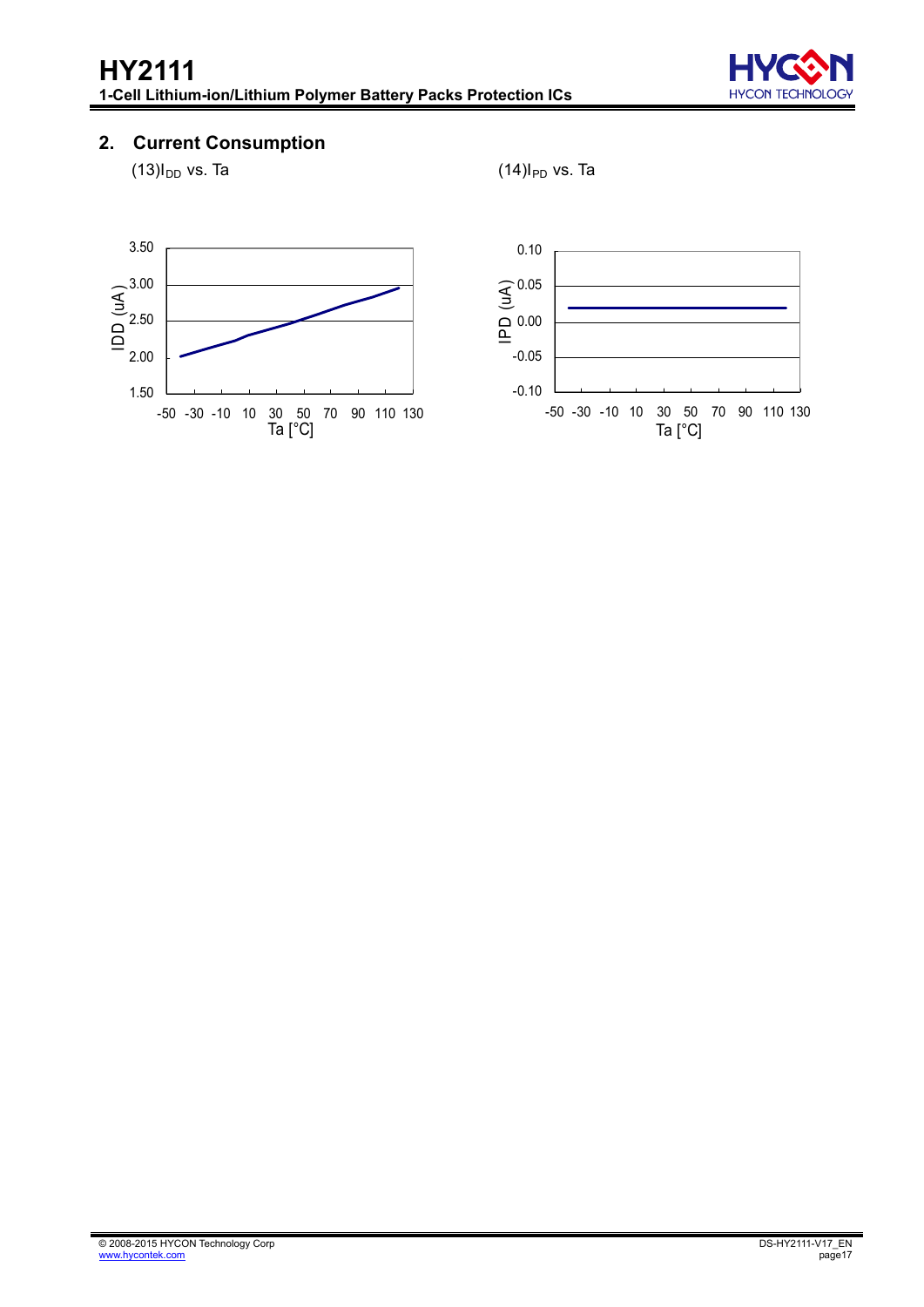

# <span id="page-17-0"></span>**13. Package information**

**NOTE:** All dimensions are in millimeters.





| <b>SYM</b>              | <b>ALL DIMENSIONS IN</b><br><b>MILLIMETERS</b> |                |                |  |  |  |  |  |  |
|-------------------------|------------------------------------------------|----------------|----------------|--|--|--|--|--|--|
| <b>BOL</b>              | <b>MINIMUM</b>                                 | <b>NOMINAL</b> | <b>MAXIMUM</b> |  |  |  |  |  |  |
| A                       |                                                | 1.30           | 1.40           |  |  |  |  |  |  |
| A1                      | 0                                              |                | 0.15           |  |  |  |  |  |  |
| A2                      | 0.90                                           | 1.20           | 1.30           |  |  |  |  |  |  |
| b                       | 0.30                                           |                | 0.50           |  |  |  |  |  |  |
| b1                      | 0.30                                           | 0.40           | 0.45           |  |  |  |  |  |  |
| b <sub>2</sub>          | 0.30                                           | 0.40           | 0.50           |  |  |  |  |  |  |
| C                       | 0.08                                           |                | 0.22           |  |  |  |  |  |  |
| c <sub>1</sub>          | 0.08                                           | 0.13           | 0.20           |  |  |  |  |  |  |
| D                       |                                                | 2.90 BSC       |                |  |  |  |  |  |  |
| E                       |                                                | 2.80 BSC       |                |  |  |  |  |  |  |
| E <sub>1</sub>          |                                                | 1.60 BSC       |                |  |  |  |  |  |  |
| е                       |                                                | 0.95 BSC       |                |  |  |  |  |  |  |
| e1                      |                                                | 1.90 BSC       |                |  |  |  |  |  |  |
| $\overline{\mathsf{L}}$ | 0.30                                           | 0.45           | 0.60           |  |  |  |  |  |  |
| L1                      |                                                | 0.60 REF       |                |  |  |  |  |  |  |
| L2                      |                                                | $0.25$ BSC     |                |  |  |  |  |  |  |
| R                       | 0.10                                           |                |                |  |  |  |  |  |  |
| R <sub>1</sub>          | 0.10                                           |                | 0.25           |  |  |  |  |  |  |
| θ                       | $0^{\circ}$                                    | $4^\circ$      | $8^{\circ}$    |  |  |  |  |  |  |
| $\theta$ 1              | $5^{\circ}$                                    |                | $15^\circ$     |  |  |  |  |  |  |
| $\theta$ 2              | $5^{\circ}$                                    |                | $15^{\circ}$   |  |  |  |  |  |  |



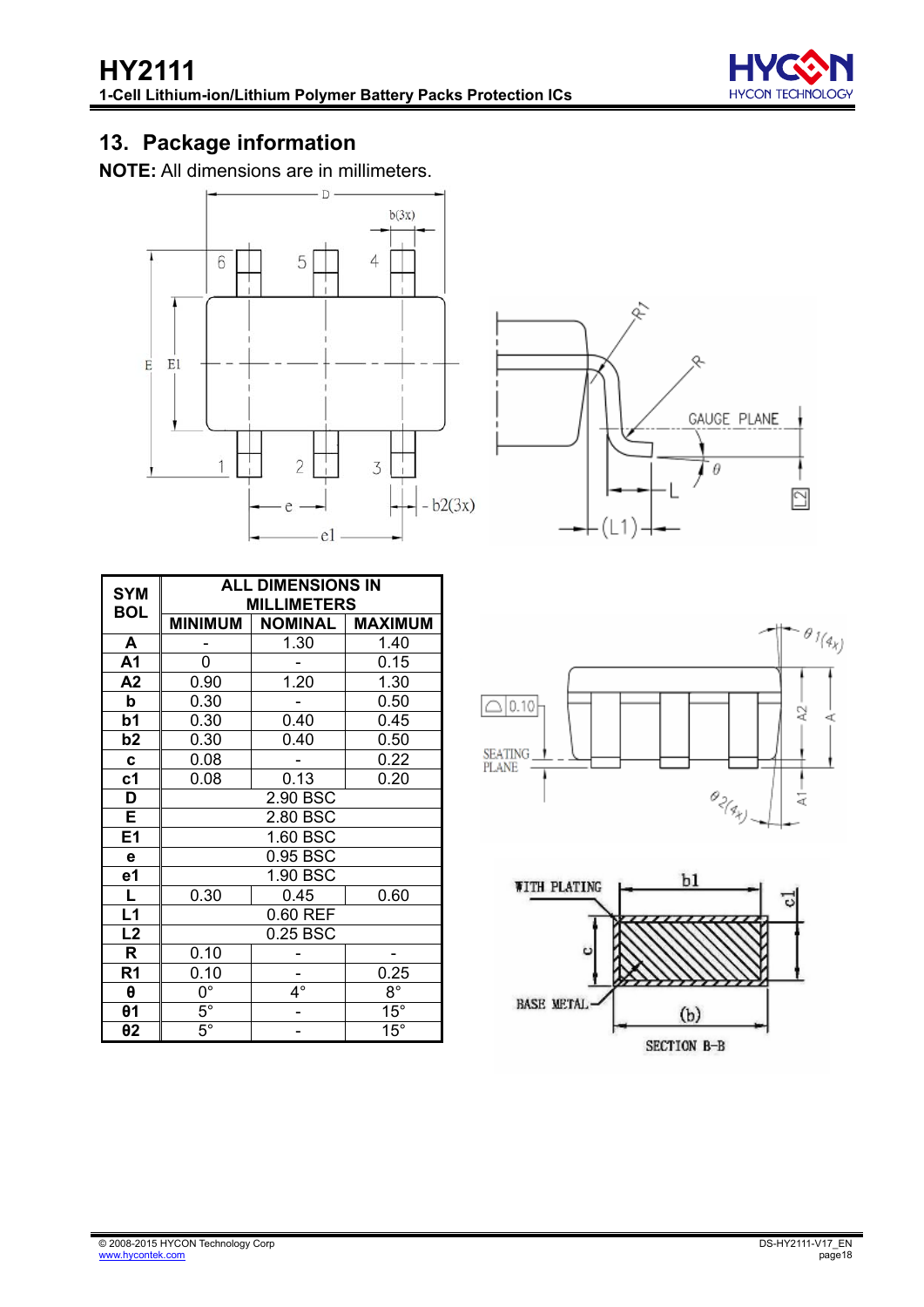

# <span id="page-18-0"></span>**14. Tape & Reel Information**

### **14.1. Tape & Reel Information---SOT-23-6**

Unit : mm

**14.1.1. Reel Dimensions** 



### **14.1.2. Carrier Tape Dimensions**



|                | Reel              |                                                                                                                                          |      | <b>Carrier Tape Dimensions</b> |      |                |      |                |      |      |                |      |
|----------------|-------------------|------------------------------------------------------------------------------------------------------------------------------------------|------|--------------------------------|------|----------------|------|----------------|------|------|----------------|------|
| <b>SYMBOLS</b> | <b>Dimensions</b> |                                                                                                                                          |      |                                |      |                |      |                |      |      |                |      |
|                | A                 | W1                                                                                                                                       | A0   | B0                             | K0   | P <sub>0</sub> | P1   | P <sub>2</sub> | Е    |      | D <sub>0</sub> | W    |
| Spec.          | 178               | 9.0                                                                                                                                      | 3.35 | 3.25                           | 1.50 | 4.00           | 4.00 | 2.00           | 1.75 | 3.50 | 1.50           | 8.00 |
| Tolerance      | ±0.50             | $\pm 1.50/-0$ $\pm 0.10$ $\pm 0.10$ $\pm 0.10$ $\pm 0.10$ $\pm 0.10$ $\pm 0.05$ $\pm 0.05$ $\pm 0.05$ $\pm 0.05$ $\pm 0.1/-0$ $\pm 0.20$ |      |                                |      |                |      |                |      |      |                |      |

Note: 10 Sprocket hole pitch cumulative tolerance is ±0.20mm.

### **14.1.3. PIN1 direction**